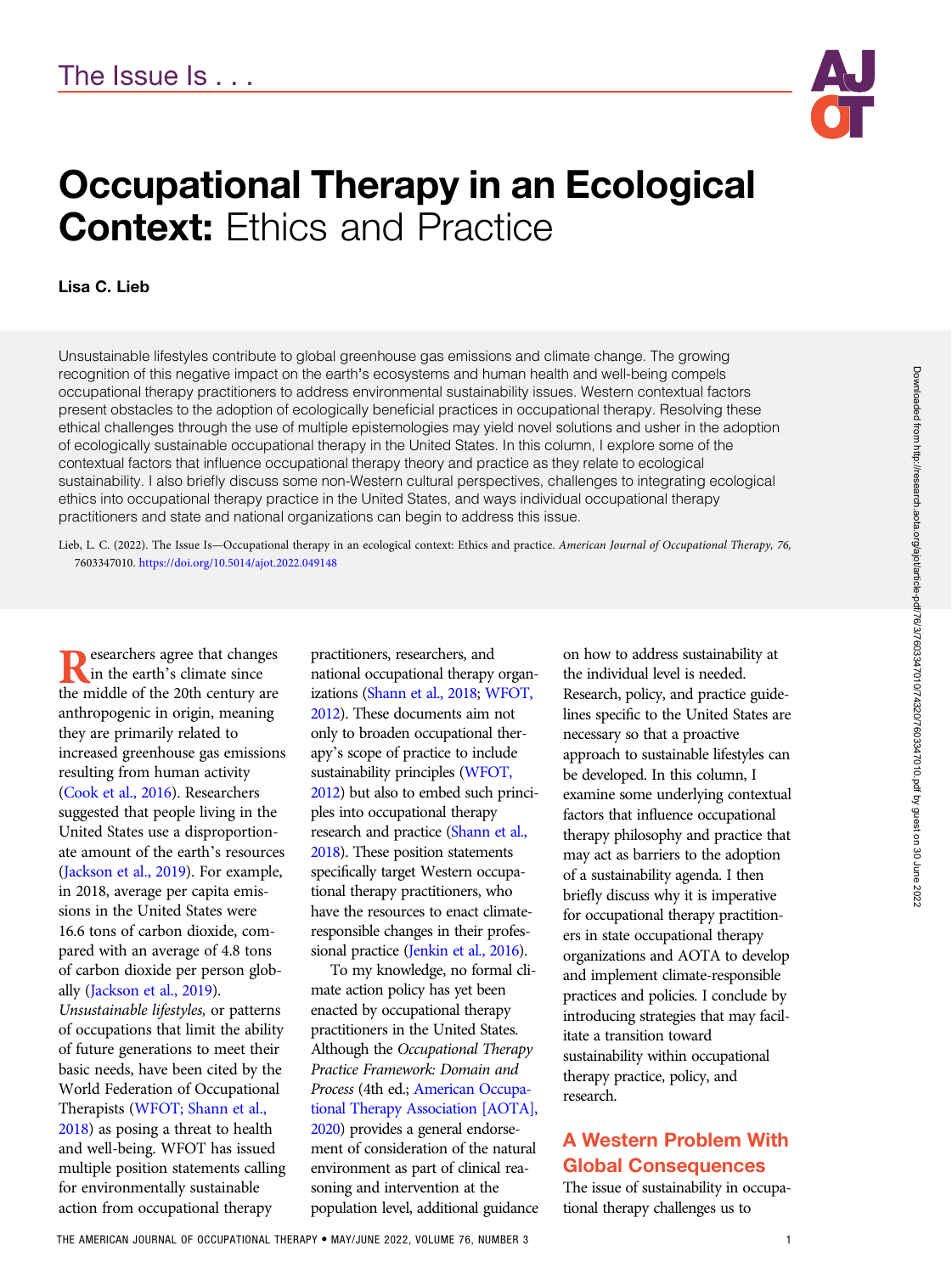question some of our profession's most basic assumptions. Because professional norms can be born out of the culture in which a profession emerges, contextualization of these beliefs is essential to gain a comprehensive understanding of an issue [\(Kantartzis & Molineux, 2011](#page-3-0)). Occupational therapy has its origins in the United States, Canada, and the United Kingdom [\(Dunlop,](#page-3-0) [1933\)](#page-3-0). The founders of occupational therapy were shaped by the Western society in which they resided, one that was dominated by an individualist philosophy; a Judeo–Christian belief system; and a capitalist, industrial economy [\(Kantartzis &](#page-3-0) [Molineux, 2011](#page-3-0)).

## Occupational Therapy Philosophy and Western Contextual Influences Individualism

[Iwama \(2003\)](#page-3-0) noted that individualism is a Western construct that is highly integrated into occupational therapy theory and treatment. Authors have argued, however, that a fixation on individualistic occupations may overlook the potential of occupation to foster community and interdependence [\(Kantartzis & Molineux, 2011;](#page-3-0) [Rushford & Thomas, 2016](#page-3-0)).

This, in turn, may hinder the development of sustainable global initiatives within occupational therapy ([Whittaker, 2012\)](#page-3-0). Moreover, an overemphasis on the individual [\(Persson & Erlandsson, 2014](#page-3-0)) can conflict with sustainability efforts in which a person must adapt their occupations to benefit the global community [\(Whittaker, 2012\)](#page-3-0).

In addition, the assumptions inherent in individualism, such as self-responsibility and self-reliance, imply that personal misfortunes reflect poor choices on behalf of the individual, despite contextual influences [\(Gerlach et al., 2018;](#page-3-0) [Kantartzis](#page-3-0) [& Molineux, 2011](#page-3-0)). These beliefs have implications for undue placement of blame. For example, many oppressed populations, especially those affected by poverty, those who live in regions of political instability,

and those affected by natural disasters, lack the agency [\(Hammell,](#page-3-0) [2009\)](#page-3-0) to correct environmental and occupational injustices that are caused by wealthier populations in geographically distant locations.

#### Mastery of the Environment

Mastery of the environment is a concept derived from Judeo–Christian belief systems [\(Hammell, 2009;](#page-3-0) [Kantartzis & Molineux, 2011;](#page-3-0) [Rushford & Thomas, 2016](#page-3-0)). Within these systems, humans are placed at the center of the natural world [\(Rushford & Thomas, 2016\)](#page-3-0) and regarded as a totally discrete part of the environment [\(Iwama, 2003](#page-3-0)). Humans, elevated above other living things, are permitted to dominate the environment ([Ham](#page-3-0)[mell, 2009](#page-3-0)). These concepts are ingrained in occupational therapy philosophy as an innate human need to master the environment [\(Hammell, 2009\)](#page-3-0). In occupational therapy practice, contextual and environmental factors are taken into account during treatment to determine how they may best serve the client ([do Rozario, 1997;](#page-3-0) [Rushford](#page-3-0) [& Thomas, 2016](#page-3-0)), but little regard is given to how an occupation may negatively affect the natural environment [\(do Rozario, 1997\)](#page-3-0).

#### Industrialization and Capitalism

Industrialization promotes specialization and fragmentation of occupations ([Aoyama, 2014\)](#page-3-0) for the sake of efficiency and profit [\(Persson & Erlandsson, 2002](#page-3-0)). Although large-scale production, consumption, and disposal of resources increases productivity, it also generates distance between an individual and the environment, thus creating a large occupational cycle ([Aoyama, 2014\)](#page-3-0), that is, a linking of occupations through which natural resources are harvested, processed, used, and disposed of within a society [\(Aoyama, 2012](#page-3-0)). Large, complex occupational cycles obscure the environmental impact of one's occupations, which limits the opportunity to learn how occupations affect one's community or

the environment. Neo-liberal capitalism, an economic ideology consisting of deregulation of large businesses, privatization, free trade, and tax reductions for large businesses and wealthy individuals [\(Kotz, 2009\)](#page-3-0), obfuscates this feedback by promoting occupations associated with conspicuous consumption and materialism ([Persson](#page-3-0) [& Erlandsson, 2002\)](#page-3-0). By manipulating the economic context in which occupational cycles occur, the social and environmental impact of one's occupations becomes concealed. Materialism further promotes unsustainable consumption, depleting the earth's resources [\(Persson &](#page-3-0) [Erlandsson, 2002;](#page-3-0) [Rushford &](#page-3-0) [Thomas, 2016\)](#page-3-0). For example, occupations such as online shopping sprees are often resource intensive because of the extensive packaging of products required for mailing and the dependence on fossil fuels for delivery of items, causing materialistic occupations to be performed without regard for the greater ecological and social contexts.

#### **Discussion** Professional Imperative

It is possible that some aspects of Western culture, embedded in occupational therapy philosophy, unintentionally justify and perpetuate environmental degradation. At present, individualism, mastery of the environment, and industrial capitalist values appear to benefit a few people at the expense of others and the natural environment, thereby contributing to occupational injustices [\(Rushford & Thomas, 2016\)](#page-3-0). We must ask ourselves this: Can we fulfill our comprehensive goal of "achieving health, well-being, and participation in life through engagement in occupation" ([AOTA, 2020,](#page-3-0) p. 5) if our daily occupations are destroying the natural environment on which we depend for survival? This question warrants the exploration of non-Western cultural beliefs. Examinations of African, East Asian, and Indigenous perspectives may provide insights into reformation of contemporary occupational therapy theory.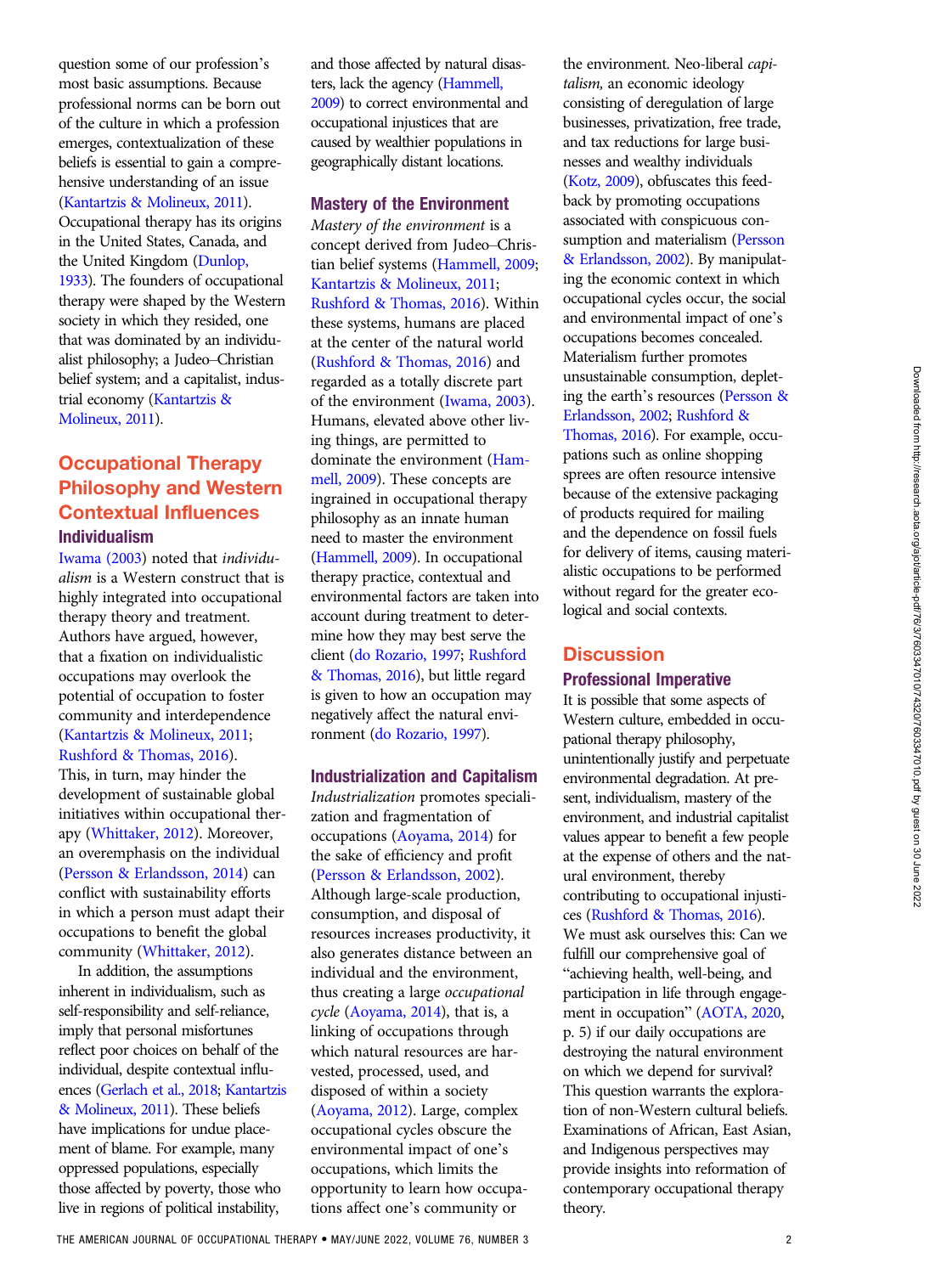#### Non-Western Ethics

According to [Guajardo et al. \(2015](#page-3-0)), African tradition places emphasis on social, spiritual, and environmental interconnectedness while also celebrating diversity and multiplicity. This is exemplified in the term ubuntu, which means that an individual person's identity is constantly reshaped and redefined through interaction with others. This ethic implies a collective responsibility to care for other humans and the environment. Similarly, East Asian belief systems view humans as part of a larger whole and therefore inseparably related to their environment [\(Iwama, 2003\)](#page-3-0). Social relationships take precedence over individual desires. Humans, instead of being in competition with nature, are viewed as part of nature and thus must strive to achieve harmony with the environment [\(Iwama, 2003](#page-3-0)). Indigenous peoples of Canada were found to prioritize balance in daily life, in particular among the physical, mental, emotional, and spiritual realms [\(Fijal & Beagan, 2019\)](#page-3-0). They believe that health can be achieved only through balance among these dimensions and at the individual, community, and environmental levels.

### Ethical Challenges

The aforementioned description of African, East Asian, and Indigenous perspectives is brief and incomplete; however, there are common motifs among them; namely, that these cultures appear to value interdependence over independence, environmental stewardship over environmental mastery, and balance among all forms of life. Although these principles represent a way of life for many people around the world, they may arouse ethical tensions when implemented in a Western context. One discord specific to occupational therapy centers on reconciling the occupational therapy values of individualism, independence, and client centeredness with large-scale, interdependent, ecological approaches ([Chan](#page-3-0) [et al., 2020;](#page-3-0) [Jenkin et al., 2016](#page-3-0); [Whittaker, 2012\)](#page-3-0). In particular, the appropriateness of using

sustainability-focused treatments with clients who do not value sustainability has come into question. Moreover, the prevailing health care climate in which Western occupational therapy practitioners predominantly work does not prioritize sustainability practices [\(Chan](#page-3-0) [et al., 2020\)](#page-3-0); neither does it provide reimbursement for sustainability interventions. These issues are worsened by a lack of related practice guidelines and health care sustainability research [\(Jenkin et al., 2016\)](#page-3-0).

## Implications for **Occupational** Therapy Practice

Although ecological theories specific to occupational therapy ([Dennis](#page-3-0) [et al., 2015;](#page-3-0) [Persson & Erlandsson,](#page-3-0) [2002,](#page-3-0) [2014;](#page-3-0) [Ung et al., 2020\)](#page-3-0) exist in the English language literature, implementation of these theories into practice in the United States has yet to occur, possibly because of the aforementioned ethical and cultural challenges. A second reason why it may be difficult for occupational therapy practitioners in the United States to integrate ecological theories into practice could be related to our method of generating knowledge. Western science has been described as reductionist, rationalist, and positivist [\(Fijal & Beagan,](#page-3-0) [2019;](#page-3-0) [Guajardo et al., 2015\)](#page-3-0). It recognizes as valid only information generated by means of the scientific method. Its truths are absolute, and it does not invite the use of alternate epistemologies. Western epistemology may make it difficult to contemplate other forms of knowing or to incorporate non-Western perspectives into practice.

In an examination of global Southern perspectives, [Guajardo](#page-3-0) [et al. \(2015\)](#page-3-0) highlighted the advantages of drawing from multiple epistemologies. They stated that, unlike dominant North American and European epistemology, the global South embraces multiple ways of understanding. This idea is exemplified by two-eye seeing, a method embraced by Indigenous researchers that is used to reconcile different epistemologies ([Fijal &](#page-3-0) [Beagan, 2019\)](#page-3-0). It calls on the viewer to consider the strengths and weaknesses of differing viewpoints with an open mind so as to obtain an unbiased, comprehensive understanding of a topic. This method of thought may help occupational therapy practitioners to simultaneously consider non-Western and Western viewpoints when analyzing ethical dilemmas related to occupation and sustainability. Two-eyed seeing could be used to facilitate a balance between the short-term health of individual clients and the long-term health of the population as well as between human occupations and environmental health. Similarly, it may be used by state and national organizations as policy and practice guidelines are developed. Finally, using two-eyed seeing in research may help expand and clarify varying perspectives of occupation, health, and sustainability.

Fostering awareness of and competence in this area of practice is essential to the successful translation of skills to various cultures [\(Thi](#page-3-0)[beault, 2006](#page-3-0)). Education and guidance from national and state organizations are critical in supporting the sustainability efforts of occupational therapy practitioners [\(Chan et al., 2020\)](#page-3-0). The use of guidelines from global organizations, such as the United Nations, may be particularly useful to occupational therapy educators when aligning program content with sustainability initiatives [\(Thibeault, 2006](#page-3-0); [Wagman et al.,](#page-3-0) [2020](#page-3-0)). Finally, advocating for policy changes at the institutional level, such as in health care, is needed to further support practitioner involve-ment [\(Chan et al., 2020\)](#page-3-0).

#### **Conclusion**

The profession of occupational therapy must help mitigate climate change, one of the most pressing issues of our time. Given that some Western cultural values and modes of thinking appear to present an impediment to climate-related action, it may be appropriate for occupational therapy practitioners to expand their way of knowing to encompass multiple